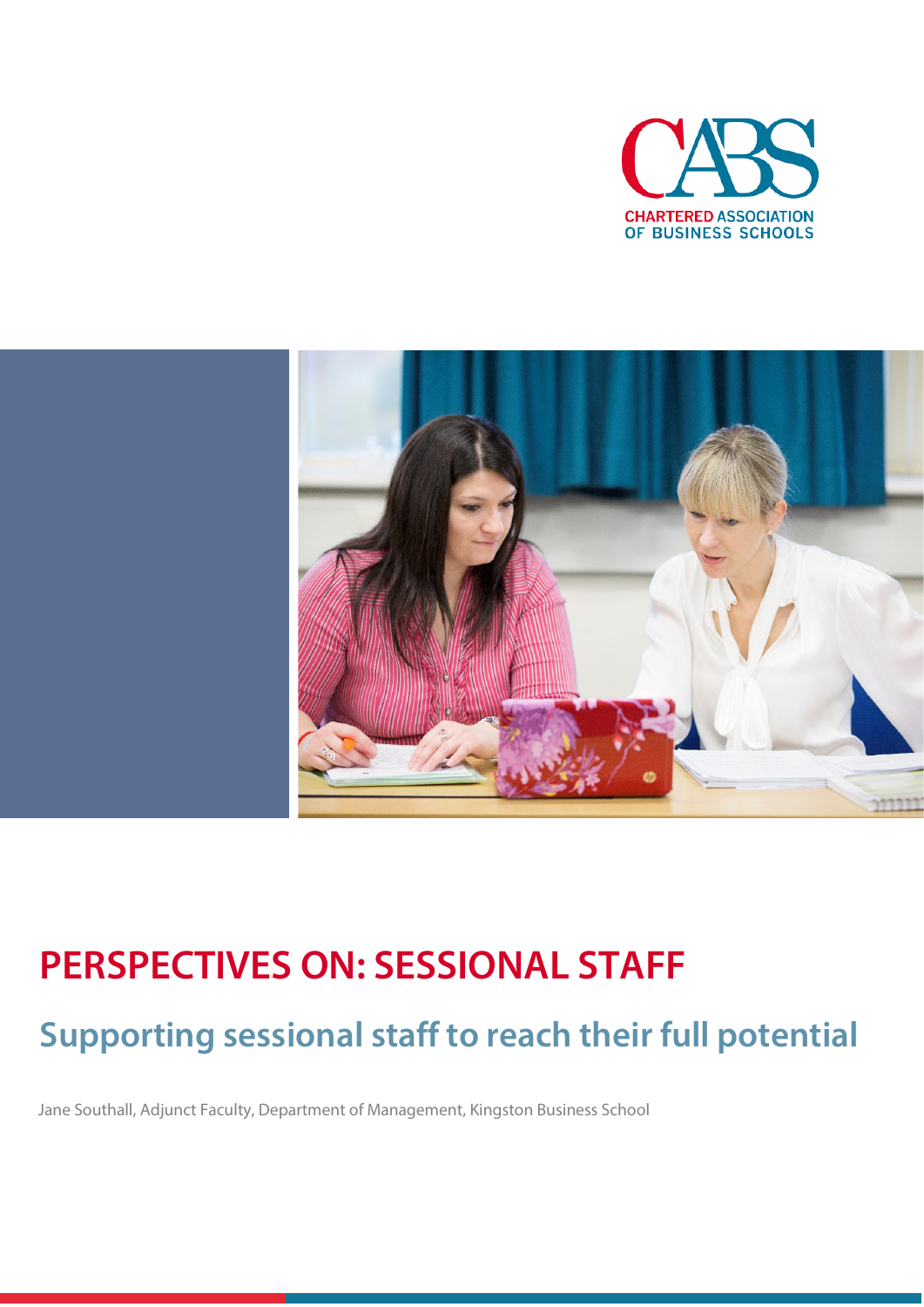## **About 'Perspectives On'**

The **'Perspectives On'** series has been developed as an online resource to promote dissemination and discussion of contemporary issues in the business school sector.

The rationale is to provide an online resource which academics can access to find an informal overview of and informed discussion pertaining to a topical issue affecting learning and teaching at an international, national, university, faculty, department or module level. Although not 'research' papers, 'Perspectives On' submissions will be independently reviewed by the editorial team; to assist with writing submissions.

Views are the authors' own and do not necessarily represent the views of the Chartered ABS.

The series of papers are availabl[e here.](https://charteredabs.org/publications_cats/perspectives-on/)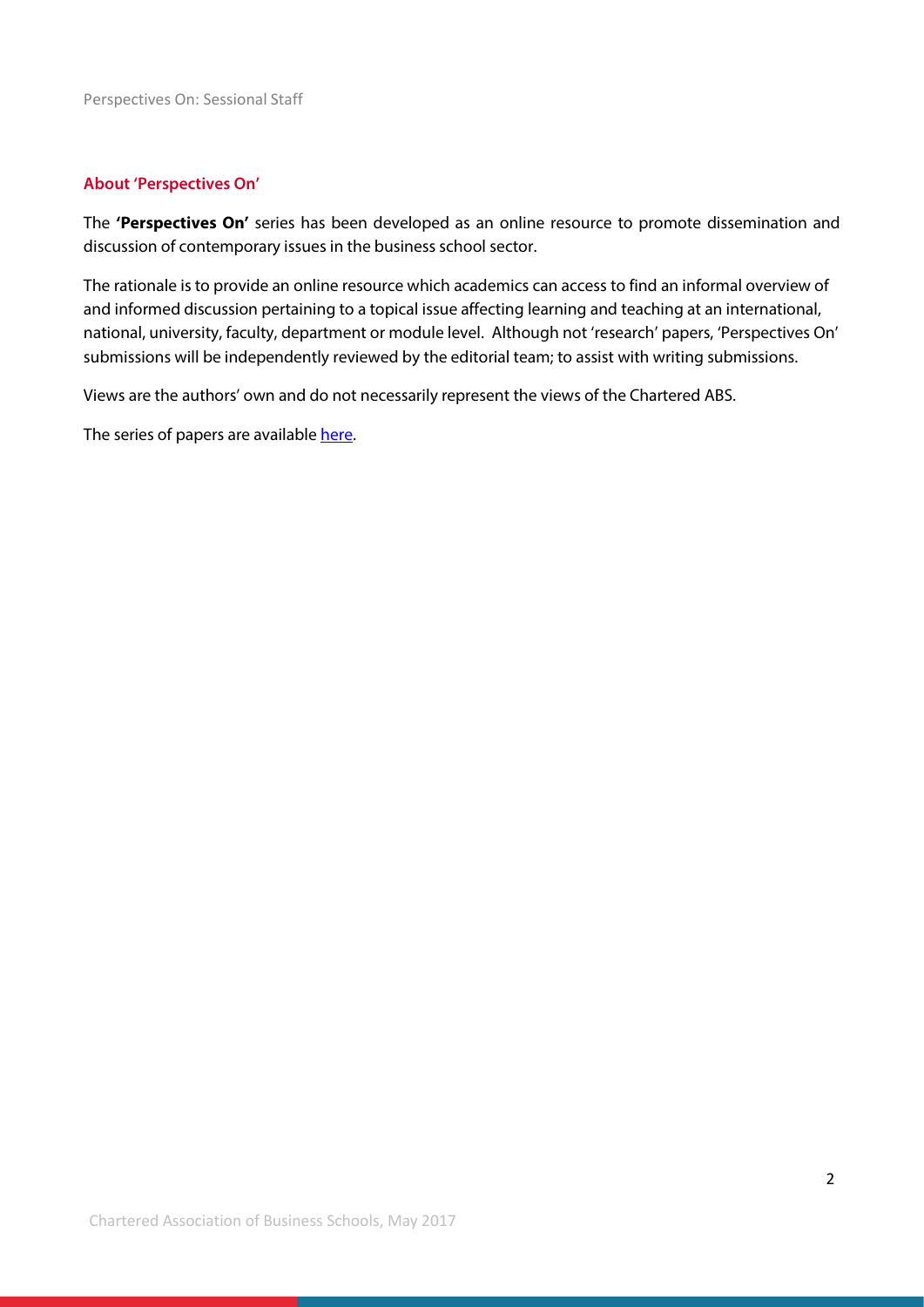## **Perspectives On: Sessional Staff Supporting sessional staff to reach their full potential**

Jane Southall, Adjunct Faculty, Department of Management, Kingston Business School

## **Introduction**

In many universities, in order to be able to teach larger numbers of students and be able to react quickly and cost effectively to needs and demands, a large amount of teaching is carried out by non-permanent, hourly paid staff, often known as sessional lecturers. In business schools, many such staff have industrial backgrounds but have transitioned to education, and are fully committed to improving the student experience and to delivering excellent teaching. Their new career path, however, is often restricted due to not being research active. Accordingly, they have little opportunity to develop an academic identity and are often marginalised from full time colleagues due to having heavy teaching loads with little time for networking and participating in other scholarly activities. In the UK, this separation from academic teams can also restrict professional development as the Higher Education Academy (HEA) Professional Standards Framework (2011) states that Senior Fellows are likely to "lead or be members of established academic teams". Indeed, it appears that the lowest level of Associate Fellow is intended for this group.

This piece argues that in treating these staff simply as temporary, cost effective and flexible resources, often restricted to working on a narrow range of roles and unable to develop professionally, business schools are missing an exceptional opportunity. If they provided support, they could develop excellent teachers, benefit and learn from a wealth of experience and create insightful and evidence based scholarly outputs from those who often spend the most time with students and so know them best. In contrast to others who have considered this group, it is written as a case study by a sessional lecturer and it aims not only to draw attention to the challenges faced by myself, and the potential that is not being fully developed, but also to illustrate a possible pathway that business schools, permanent staff and sessional lecturers themselves can follow, in order to develop more meaningful and higher quality relationships and to ensure better outcomes for all.

### **The DART Framework**

I am a sessional lecturer working within the business school of a post-1992 institution in the UK. Proud of its practical and vocational approach to teaching business, marketing and law students, a number of sessional staff with in-depth industrial and practitioner experience are employed to teach all levels of undergraduates and some post-graduate students. I describe my transition from practitioner to educator through the lens of the Dimensions of Activities Related to Teaching developed by Kern *et al*., (2015). This is then summarised as a framework that can be applied by others looking to involve sessional staff in research or to get involved and so develop their academic identity. My ultimate aim is to ensure a stream of potential excellence is not overlooked.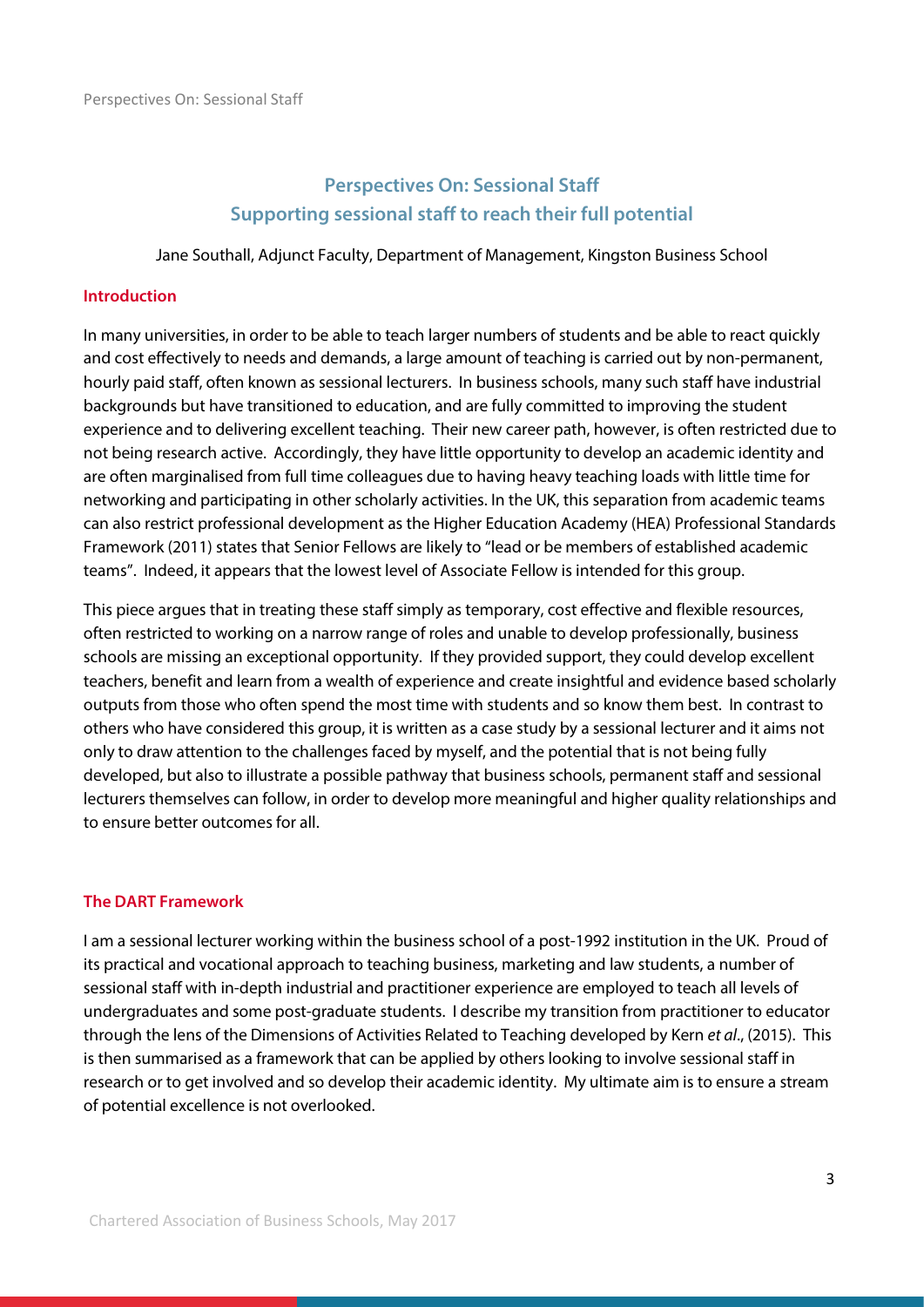Kern *et al.,* (2015) provide four useful, contrasting definitions which make up the Dimensions of Activities Related to Teaching (DART) which are; the Practice of Teaching (classroom based), Scholarly Teaching (adapting practice as the result of the research of others), Sharing about Teaching (disseminating successful practice) and the Scholarship of Teaching and Learning (carrying out and publishing results of innovative practice). My progress appears to be best illustrated by using this model (see figure 1). The definitions revolve around whether an activity is informal or systematic, private or public and progress has seen me move from being a private practitioner of the Practice of Teaching to a scholar of teaching and learning, as my activities have become more systematic and public.

## **Figure 1. The Dimensions of Activities Related to Teaching**. Based on Kern *et al.*, (2015)



## **SYSTEMATIC**

## **My journey**

As an HRM practitioner who had a lot of experience of developing staff both as a specialist trainer and as part of my wider management responsibilities, I entered Higher Education and chose to work as sessional staff in order to maintain flexibility around my timetable, largely to deal with the pressures of being a parent. Once established and fully engaged in the practice of teaching, I started to develop my own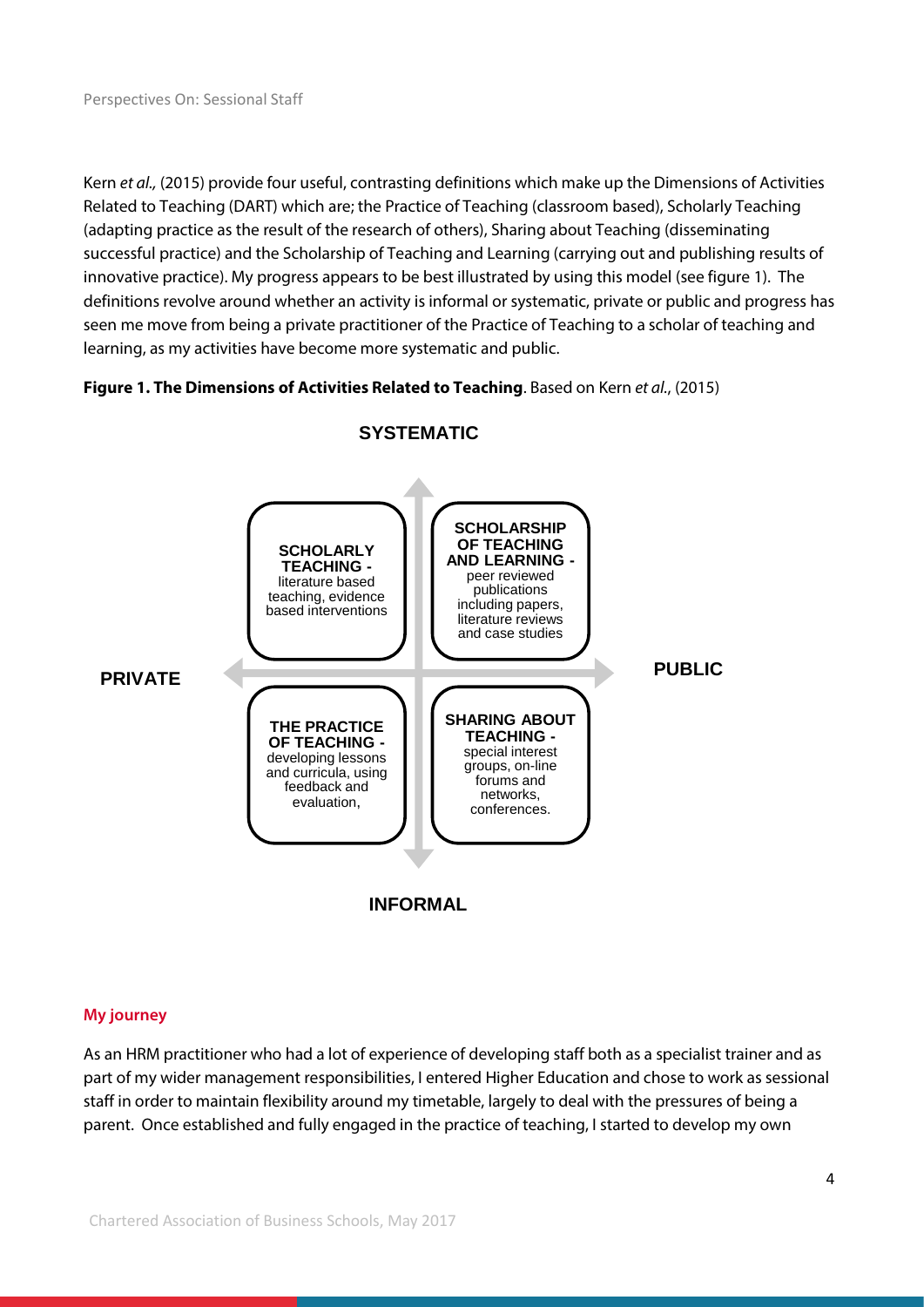materials, design and run tutorial sessions and I developed innovative assessments and classroom based activities. Seeking out feedback and making changes as a result of it was a natural activity for me. I undertook a Post Graduate teaching qualification and was professionally recognised by the HEA. Clearly teaching such as this can be excellent and very effective but it is always an informal, private act witnessed only by students. I was fortunate that students did comment positively about my teaching in a variety of forums so colleagues were made aware of my practice via internal award systems, but it still remained largely a private exercise, confined to the classroom.

The next stage of the model, Scholarly Teaching, is based in the sources and resources appropriate to the discipline being taught but it is still private. I became involved quite naturally in this when starting to look for case studies and academic papers that reported on practical teaching interventions that I could implement to develop and extend my classroom practice. I found a range of interesting ideas reported in practitioner focussed journals and in academic papers, replicated some ideas and adapted others. Students enjoyed the experience and commented enthusiastically about what we had done when completing evaluation questionnaires and talking to other staff. The jump from these private activities to undertaking them in the public arena was, however, much more difficult. In common with other sessional staff, I had little line management input to career development and no close

supervision of my daily teaching activities. Often not invited to departmental and faculty-wide meetings and discussions about research activity, I was operating in an information vacuum as to what permanent colleagues were doing and how I might become involved.

It was at this point that becoming involved in an informal community of practice (Wenger, 1998) had a huge impact on my journey towards scholarship and on the development of my academic identity. Faced with an upcoming faculty-wide accreditation process, sessional lecturers were told that they needed to become involved in the traditional academic activities of research and scholarship and ideally, to get some output published they wished to continue teaching. Having never been involved in these areas, this seemed daunting at best and impossible at worst, and my emotions fluctuated between utter panic and complete bewilderment as to how this objective might be achieved. Help came in the form of research group working in the higher education arena which had been established by a small number of full time, permanent academic staff with the aim of providing support and practical help to each other as they too worked towards developing research skills and producing work of publishable quality. Employed across different departments within the faculty, this was a group of like-minded individuals who had realised the need for support, the advantages to be had by working collegiately, and the power of sharing ideas. Whilst their academic skills helped me, my background in management consultancy was valuable to them as I had planned, controlled and carried out many projects for clients in the past and had written proposals and final reports as part of my role.

The benefit of being invited to join such a group and of being mentored by its more experienced members, allowed me to fully recognise what can constitute valid research and it demystified the process. My initial reaction to being told what was needed was one of panic. I had presumed that any research conducted would need to be discipline specific and, even though I had had many contacts in industry and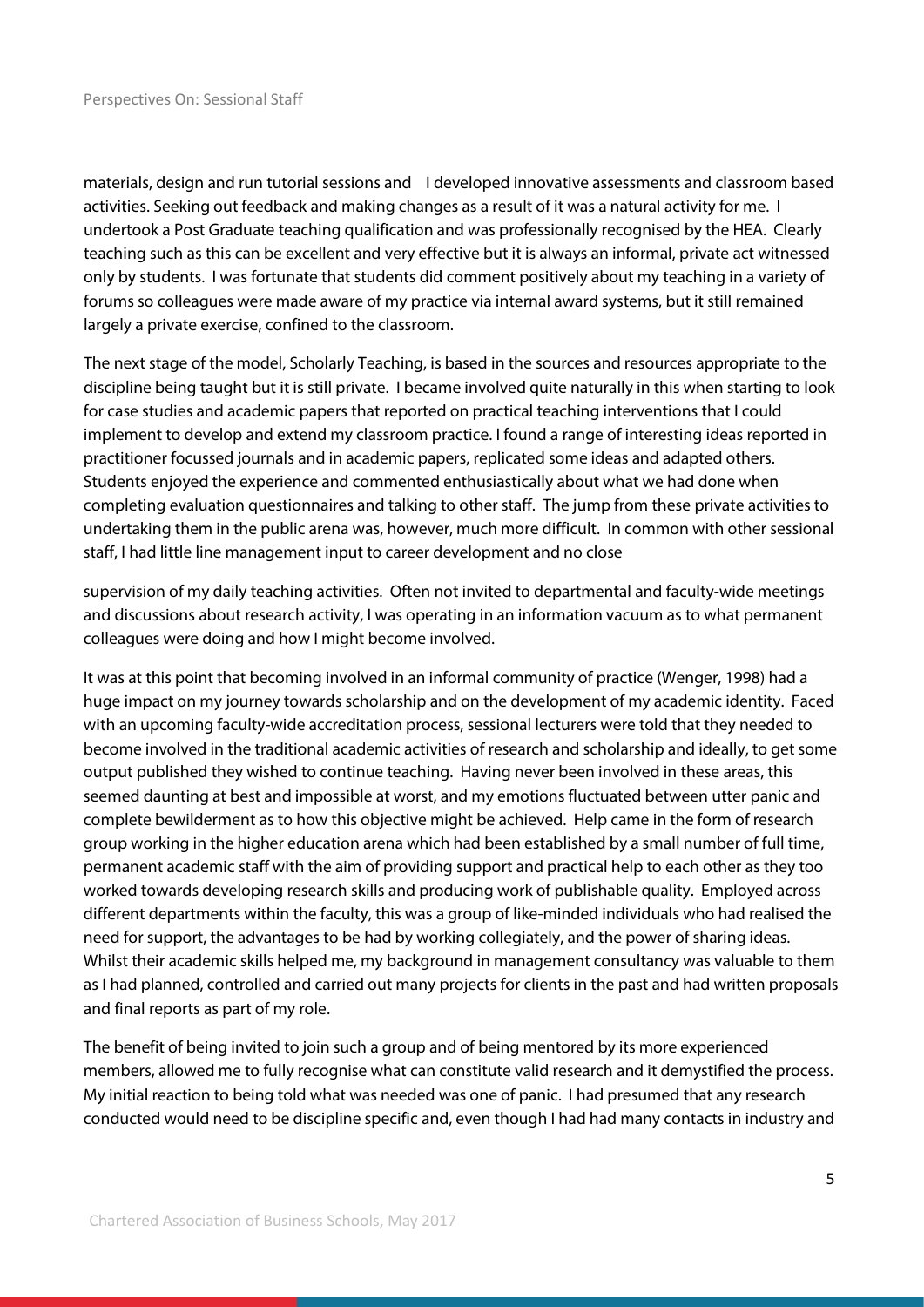a lot of personal experience to draw on, I had now been teaching for several years and so networks had weakened and I realised I would be approaching organisations as an hourly paid, casual member of staff and not as an academic with the backing of a university, funding and an established research history. Recognising that continuing to explore teaching and learning, albeit in a more systematic and more public way, would be valid, useful and acceptable, was a major turning point.

It was now possible to progress to the next level of the model defined by Kern *et al*., (2015) and to start to share what was being done in a public way. To start with, this sharing was with the other members of the research group but, with their supportive encouragement and because membership of the group allowed the exploration of and access to small sources of funding (up to this point much of what had done had been completed in my own time), another sessional lecturer and I joined various national teaching and student engagement networks and became involved in on-line forums, both providing and asking for ideas and feedback. This led to meeting with special interest groups and the most natural next step was to submit abstracts and posters for consideration for inclusion at annual conferences. These were accepted and when our presentations of innovative practice were well received, we understood that we were both on our way to becoming scholars of teaching and learning.

Scholarship of Teaching and Learning is different to all the previous stages in the DART model, as it is carried out systematically and investigates questions related to student learning. It is also shared publicly at conferences and with the publication of papers, articles and case studies. It is methodical and credible results can be gained which means it shares many of the characteristics of discipline-based research. For me, the transition to this stage took place when I started conducting systematic and critical literature reviews into areas of interest, synthesised my findings, revealed gaps for further exploration and frameworks which could be used to develop and evaluate interventions. Understanding that such literature reviews can be of interest to others and so are publishable was another source of encouragement. From the point of having such a paper accepted for publication, I felt that I had succeeded in my objective and was pleased to describe myself as a valid participant in the field of HE research.

## **Supporting your sessional staff**

This case study shows that with the correct support in place and with access to funding and guidance, it is possible for staff employed on a sessional basis to develop a robust and valid academic identity which is on a par with their full-time colleagues. According to Becher and Trowler (2001) many studies that consider the motivation of academic researchers cite the desire "to develop a reputation in a field and contribute significantly to it" (p. 75). Many sessional lecturers are no different, and if they can become involved in the research of teaching and learning, the HEIs employing them profit from the development of innovative and engaging teaching interventions and assessment regimes, sessional staff feel valued as full members of academic teams, and communication between permanent academic researchers and teaching focussed sessional lecturers is enhanced. Students benefit from all of this and from being taught by engaged, engaging and innovative pedagogues who employ evidence based approaches.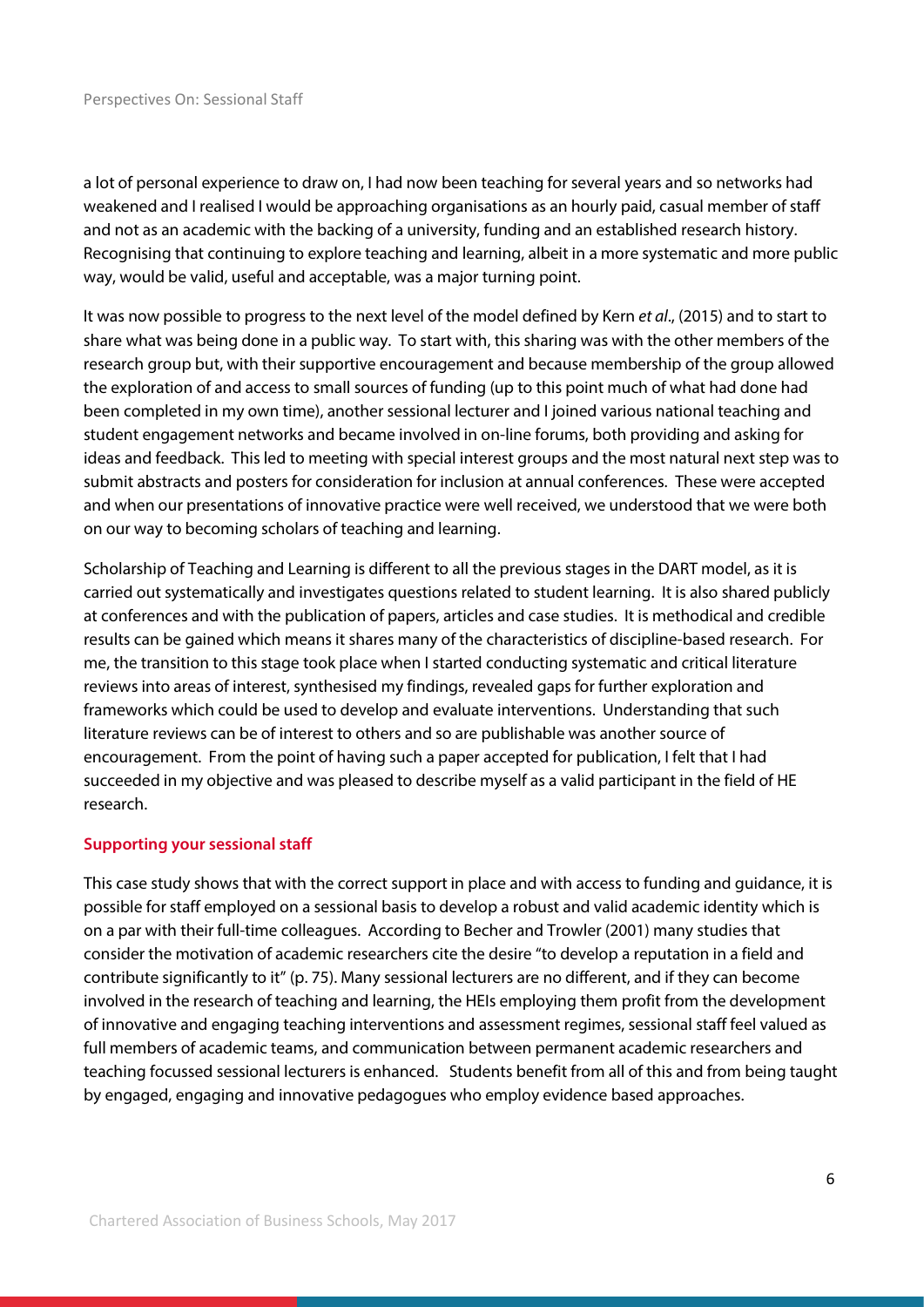I have summarised my journey (see Figure 2) in order to show HEIs, those involved in managing and developing sessional staff and sessional staff themselves, what can be done to move towards being seen as a valued and valid member of an established academic team rather than a flexible, cost effective and temporary gap filler, and how to make this change in status a reality.





There are, however, many variables that need to be considered if this model is to work. The sessional staff involved need to be motivated. It would have been possible for me, when told of the need to become research active, to consider my options and join another institution where teaching focussed staff are not required to diversify. It appears that the support of like-minded others is also a necessary component. In this case, the research group were open minded and accepting of sessional staff joining their community. They were willing to act as mentors, explain concepts, provide guidance and much appreciated feedback. In some Business Schools the cultural gap between two such sets of staff, with different academic backgrounds, working methods and approaches may make this acceptance harder to achieve. It is also vital that funding is made available to allow sessional staff to be paid for the time they put into research activities. Most are paid only for the contact hours they provide and there is no system to pay them for additional work where the hours are hard to estimate and measure. This funding can be provided in a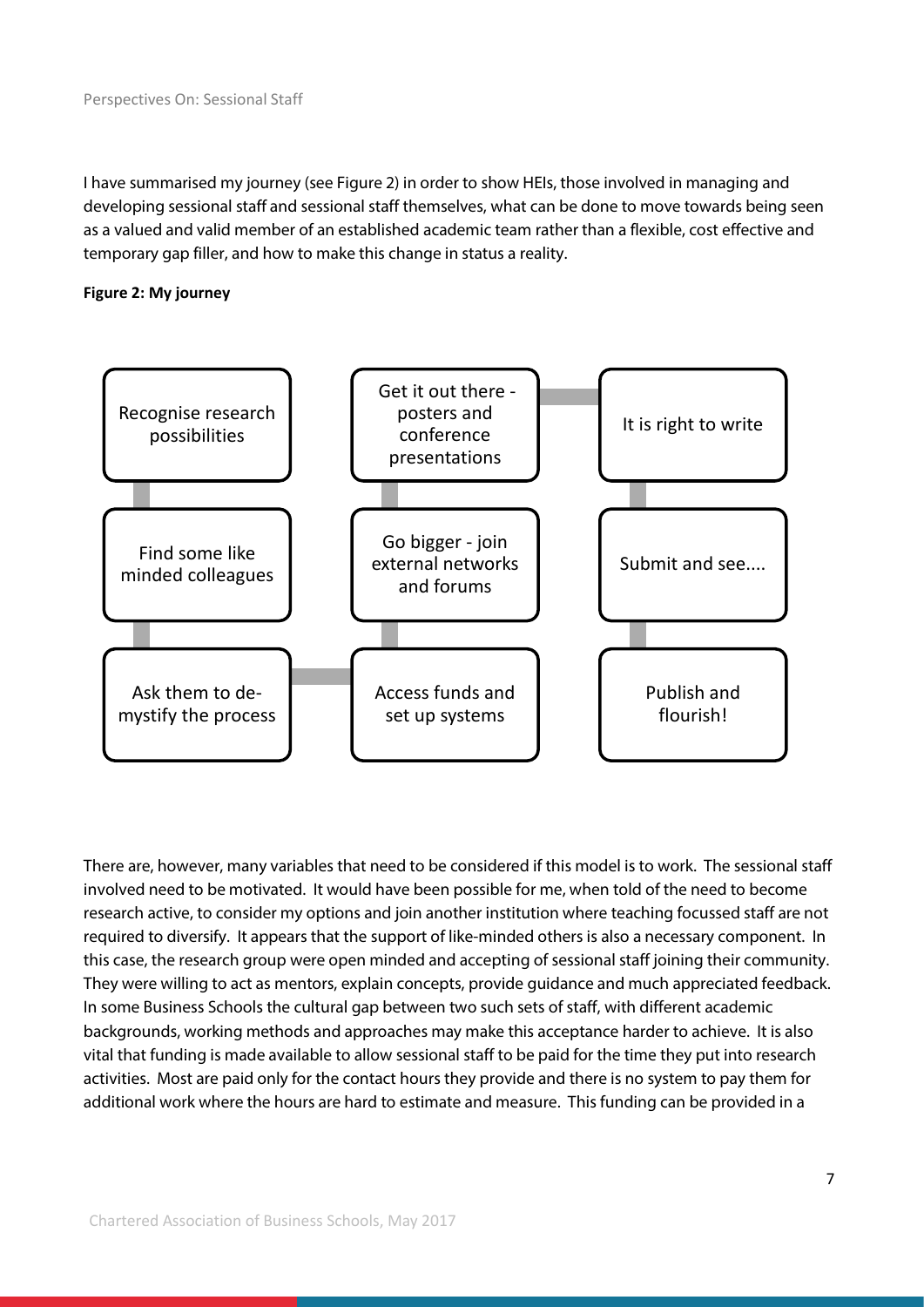#### Perspectives On: Sessional Staff

variety of ways; allowing an agreed number of hours to be claimed for or providing a bursary subject to outputs for example, but either case requires a relationship of trust and support.

For this to happen and for sessional staff to realise their full potential as valued and valuable members of HE communities, there needs to be a change in culture. From seeing them purely as flexible and cost effective gap fillers, business schools need to realise that many sessional staff have worked as practitioners and can provide much needed input to developing students' employability skills. Many are committed and professionally recognised educators who have chosen to teach and many can, with the right help, support and encouragement, develop robust academic identities which in turn, allow them to fully participate in the life of a department and faculty. This allows them to become and remain motivated as well as to inspire and engage their students.

Should more business schools take up this opportunity, it would be possible to consider the impact of integrating sessional staff into academic teams much more fully in terms of motivation and engagement levels and to start to explore the effect of this on students' achievement levels. Go on, you know you can, support your sessional staff so that they too feel part of your team…They may well be introducing themselves as "only a sessional lecturer", I was, and we all deserve better!